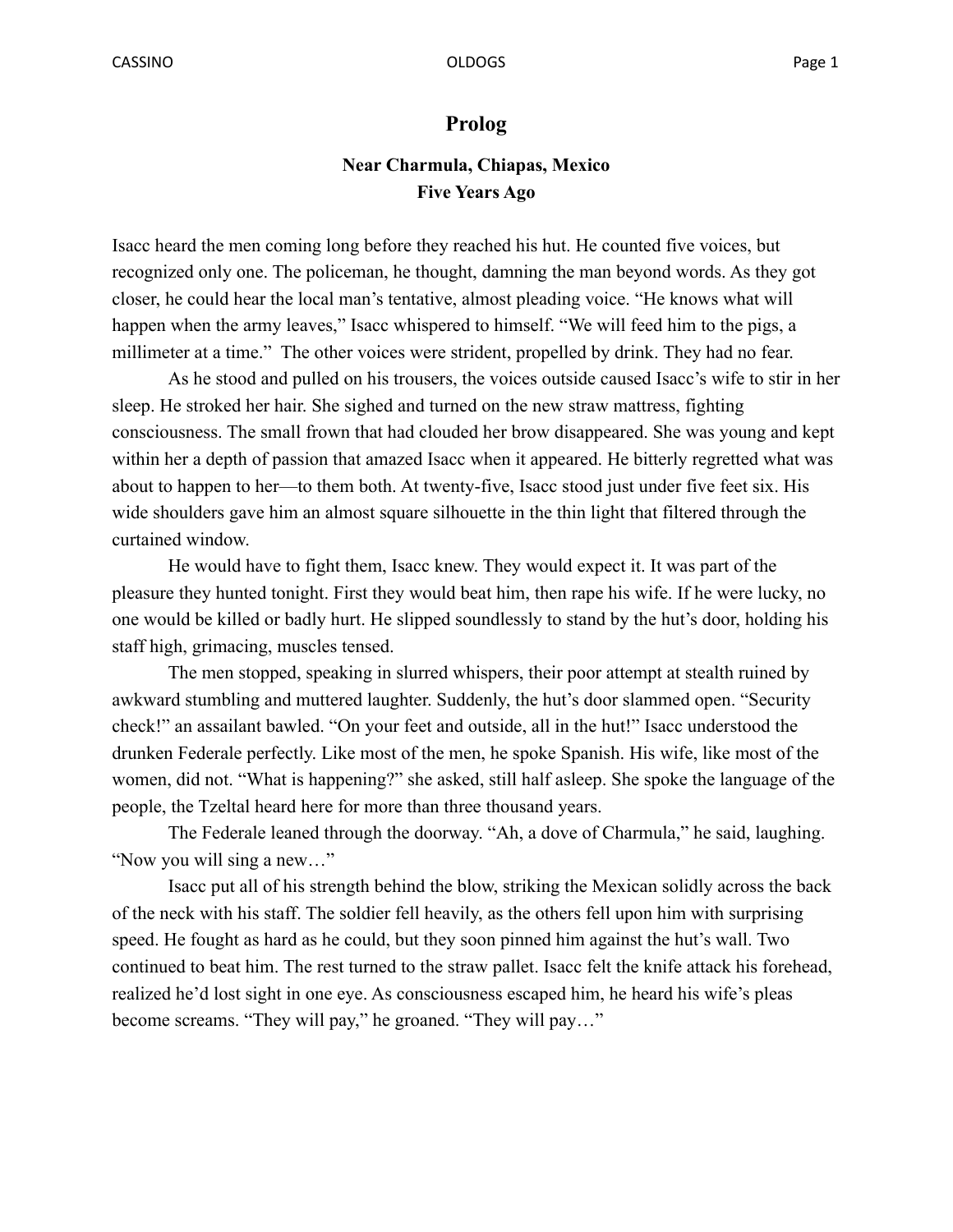*To the reader of this letter:* 

 *I write to volunteer for any assignment your organization needs done. When you check my records (I know you will), you will find that I served my country with distinction during two tours in South Vietnam. Note that I have intelligence experience, and that I had both Top Secret and code word SIGINT clearances.* 

 *I left the army and never looked back, unless you count the flashbacks and dreams that have haunted me for decades. The VA gave me pills that got rid of the flashbacks, and my wife helped me with the dreams. Pat was my rock and my compass. Thanks to her, I was able to lead a normal life and raise a family. Words can't express how much I loved her, and the kids she and I brought into the world.* 

*Now, suddenly, they're all gone. Pat died six months ago, and I buried my sons two years before that. It is a hard thing to bury sons. I loved them both with all of my heart. They were all the problems I suffered from corrected, all my shortcomings improved, the extension of me and my father, and his father before him, to the future. Now destroyed, shattered in a heap of steaming steel and plastic by a drunk who lost his license years ago.* 

*I guess they'll eventually put the drunk in prison. It doesn't matter to me. There's no punishment devised that could balance the scales. He murdered me, and everyone who came before me. Yet I'm still here—still breathing and taking up space. Not surprising, really. When you check the records, please note that the one medal I never got was a Purple Heart. On all those missions, I never got a scratch.* 

*Some of the missions were pretty tough, as the records will show. We had high casualty rates in my unit. The only time I get to see most of my old friends is when I visit the wall in Washington. Or in those dreams I still get, sometimes. I've always been a survivor, a guy who finishes the mission and comes back, whether I like it or not.* 

*So I have an offer for you and your bosses, one I hope is too good to refuse. Give me a mission – a job to do. I know you must have places where you need a set of eyes— the budget cuts must have hurt you just like the rest of the government. I don't need a big paycheck; I've got nobody to send it to. And you won't have to think up a cover for how I passed away, if it happens. There's nobody around who cares.* 

*Now, I know I'm no young pup, but I'm not in bad shape for my age. Young agents have families, loved ones, and aspirations. I've got none of that baggage. Think of all the missions you can't do now. There must be one I could qualify for. All I'm asking for is a chance to serve my country, one more time. Please give me the chance.* 

*Sincerely,* 

*Barnett V. Stack Former Captain, US Army*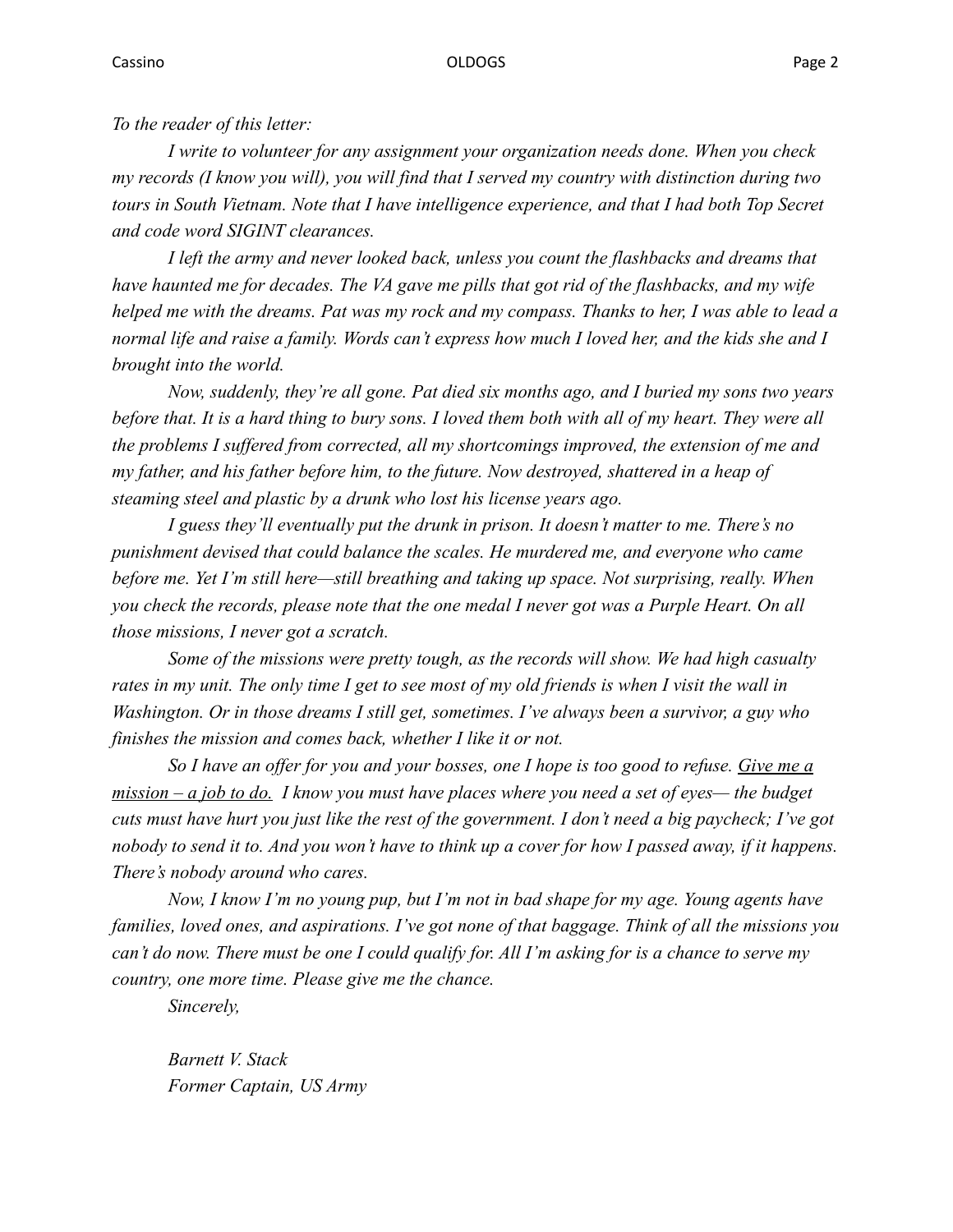*O4572981*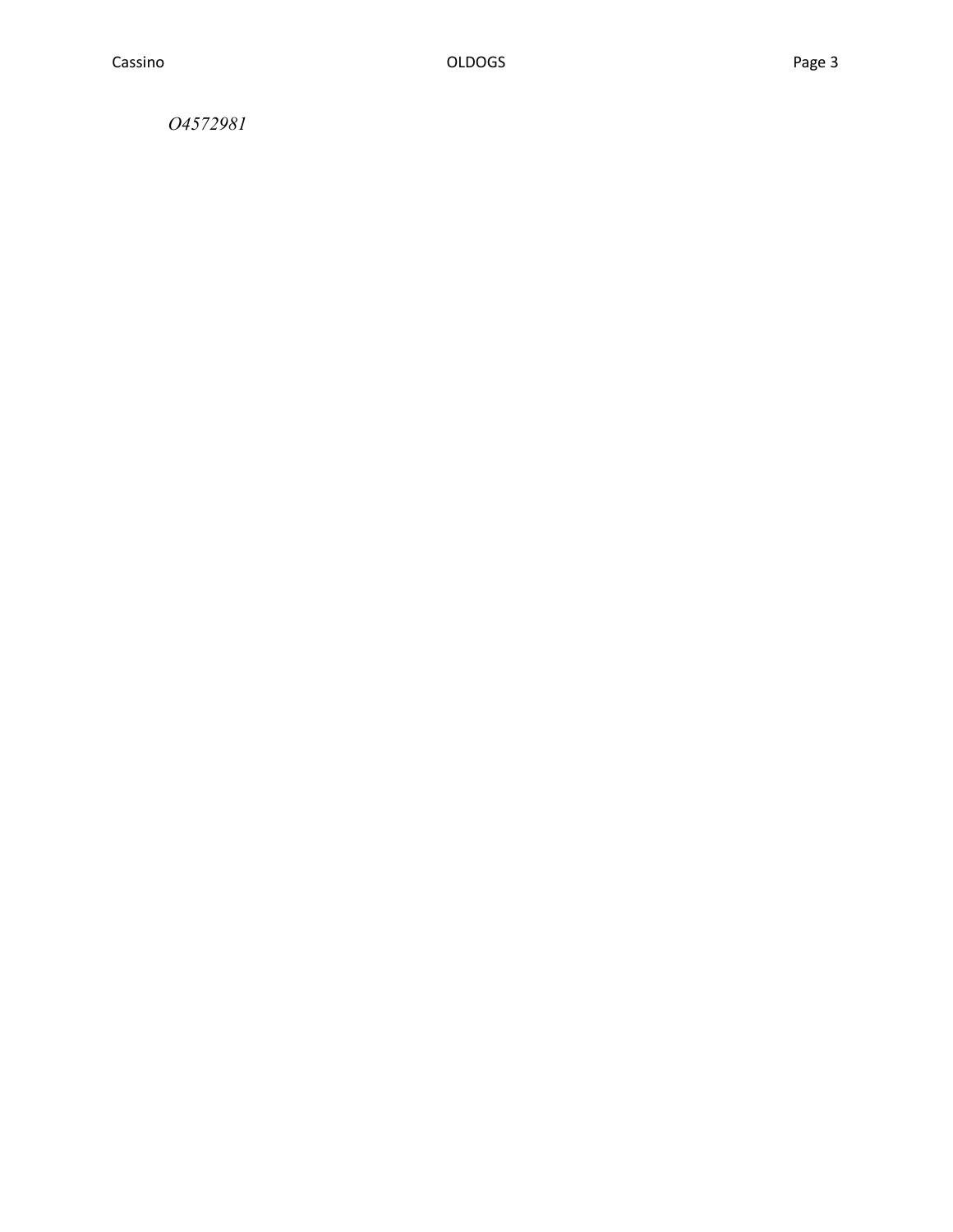# **Chapter One: The Thin File George Bush Center for Intelligence, Langley, VA The near future**

Jason Flask carefully placed Stack's letter—along with its accompanying forms from the Army, the FBI, and the NSA—in a file labeled "Potential." As he replaced the file in the cabinet behind his Government Issue gray metal desk, he noted how thin it remained. The "Nutcase" file was far bigger. It had grown larger than a single file, and would soon demand an entire drawer for itself.

He rose from the desk, coffee cup in hand. The shift of weight to his bad leg made him gasp. Stars fluttered at the edges of his vision. At every physical therapy session, they told him he was making great progress. A walk down the hall for a cup of coffee said they were liars. Ignoring the pain, Flask levered his tall frame around his desk. "Face it," he thought as he picked up his cane and limped toward the break room, "You're going to be reading these letters for a long time."

Flask's injury had interrupted a brilliant CIA career. He had been running a remarkably successful string of local agents out of the Islamabad embassy. Their intelligence had touched subjects as diverse as Pak nuclear weapons production, I.S.I. Taliban support, and the movements of Bin Laden's remaining associates. The debriefing sessions were always hairy, but he hadn't suspected that any of the men he'd recruited and trained could be turned so abruptly. Only his reflexes had put the bullets meant for his head in his leg.

Evacuated that same day, Flask had remained at a military hospital in Germany through three rounds of intensive surgery. After a timeless period of semi-consciousness punctuated by jolts of white-hot agony, the docs told him his leg had been saved. He'd be as good as new after six months of physical therapy, they promised. He was shipped stateside for that.

Four months into the program, Flask wasn't so sure about the prognosis. His bad leg still felt like it belonged to someone else. It had to be coaxed to obey even the simplest commands. The payment extracted for these grudging compromises was pain so intense it was breathtaking. Still, Flask pushed himself through each session with grim determination. He even surprised his trainers by asking for more when the scheduled time was over. They smiled and cooed congratulating him for every halting step he took, every weight he strained to lift, every childhood task he relearned. He wondered to himself what they really thought.

He could walk now. That is, if the cane supported, foot-dragging lurch he used qualified as walking. He could drive a car—automatic only, though. The Porsche sat in a friend's garage, but Flask stubbornly refused to sell it. He could dress himself, feed himself … hell, he was as good as new, almost.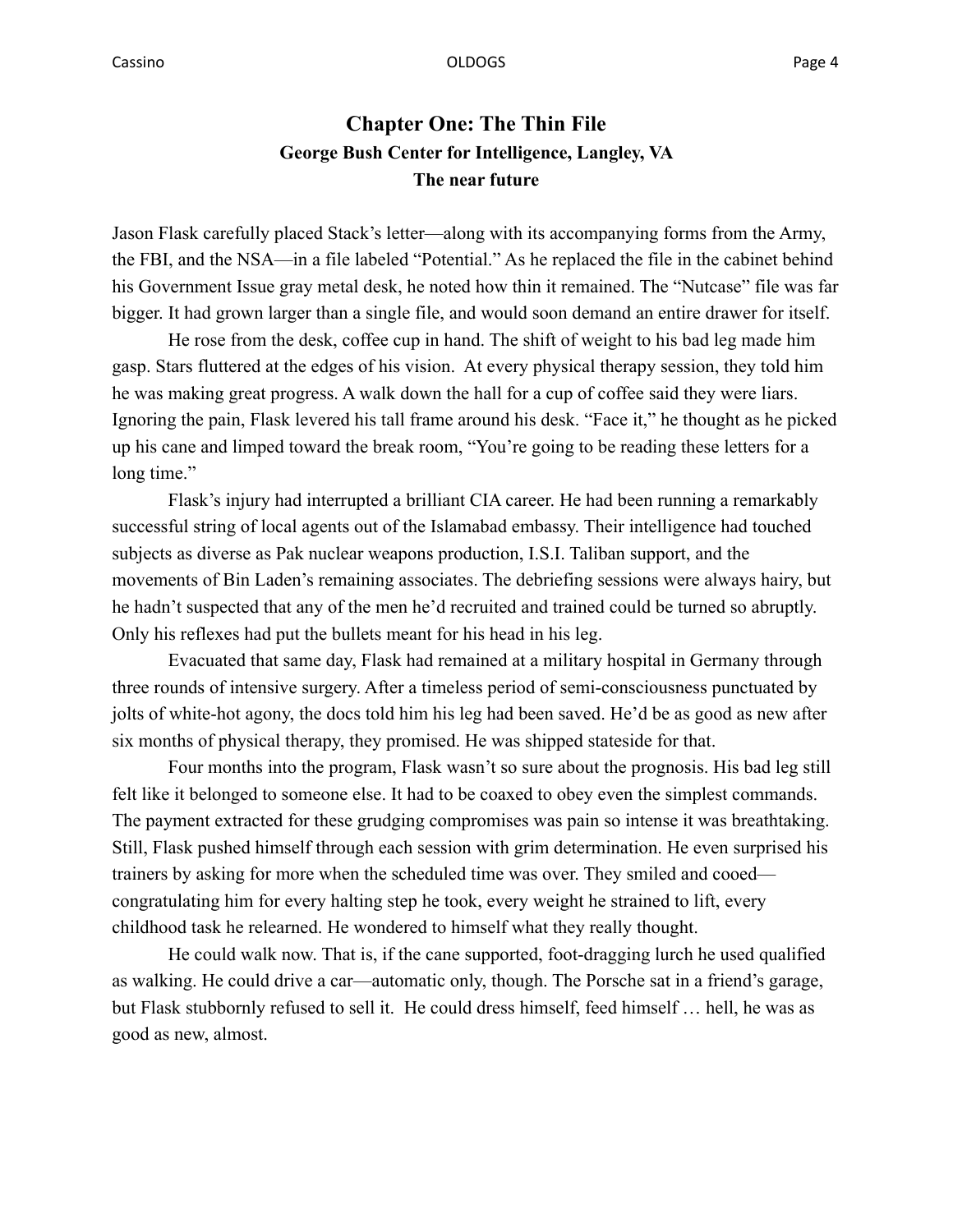#### Cassino OLDOGS Page 5

The agency had sheepishly asked him to work a desk while he convalesced. "It's just admin stuff," his boss, Johnny Calder, had explained. "Normally, we'd give it to a smart clerk. But you know how the budget's been cut since COVID. We've had to slice staff pretty heavy."

Flask didn't argue with the ex-Navy Captain, but he didn't give in either. "I can't let anything get in the way of my physical therapy," he said.

"It won't, I promise," Calder replied, not letting up. "Look. You'll get an office, some privacy, some quiet—and the work's not tough. Try it for a few weeks, Jason. That's all I ask." Then a wink and a pat on the back, "You might even get to like it." Flask got the message. The following Monday, he drove his new Ford to Langley.

Things went pretty much the way his boss had promised. The office was small, but private and very, very, quiet. It was tucked away in a corner of the Bush Center's second level basement. The only noise was the barely perceptible hum from pumps that kept the building's interior air pressure slightly higher than the world outside. The work wasn't tough, either. It amounted to little more than reading mail.

Every week, the CIA receives tons of mail, hundreds of thousands of letters and e-mail messages. Every one of these letters and messages has to be read, analyzed, then acted upon or filed. Some just ask questions. Most of these can be answered through the agency's public relations office—a bigger organization than most people might think. Others promise to do things for or to the agency, and these can't be ignored. After all, Lee Harvey Oswald wrote such letters, and spies responsible for enormous damage to national security have been recruited by the Russians and the Chinese from similar communications. Some are from obvious kooks. Others need more study.

Flask's new job was to study some of these messages—specifically, the ones from people volunteering their services. The total volume of these averaged more than fifteen thousand every week, but most were eliminated long before they reached his desk. Those from people worthy of serious consideration—from recent college graduates, active duty military, foreign citizens, or members of various organizations—were sent to other departments.

The requests routed to Flask's desk were from men and women unlikely to be of value to the agency, primarily due to age. Still, each had to be read, analyzed, and filed ("After all, you never know…"). Sometime in the past, the office had acquired the nickname "Old Dogs," and the name had stuck. Over the years or through clerical error, the tag had been shortened to "OLDOGS"—its current semi-official name.

Although he resisted at first, Flask grew to enjoy the assignment. The posts he examined fell into three major categories: bizarre ("... I can see the secrets in men's minds ..."), senile ("… take the advice of an old soldier …"), and what he came to call "Potential." That last category captured Flask's imagination. These guys were old, sure. Some were damn near ancient.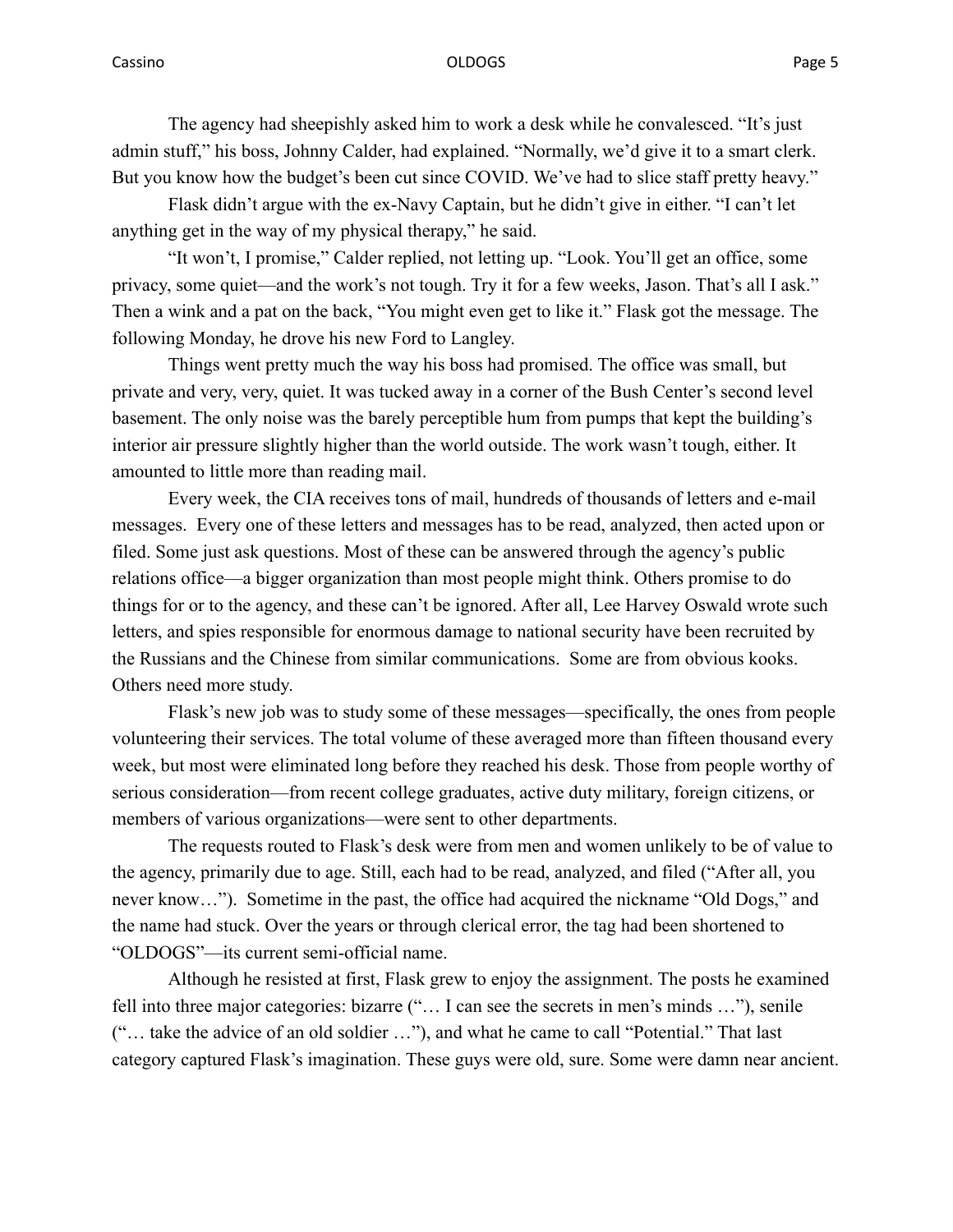#### Cassino OLDOGS Page 6

But most had real experience that could be valuable in one way or another. Even so, potential for what? A concept floated just beyond his imagination.

His thoughts solidified after a lunch with Johnny Calder. The two had made a habit of getting together at least once a week, since Flask's rehab had begun.

"We're really missing you in the field, Jason," Calder said, shaking his head for emphasis. He looked up, forgetting his listless salad. "We don't have enough agents out there. Even fewer who know what they're doing. The world has gone crazy since the virus hit. Too many hot spots. We don't even know what we're missing until it blows up in our faces."

"Well, the satellites …" Flask began.

"Yeah, the eyes in the sky," Calder said with a wry grin. "Ears too, huh? All those phone conversations, there at our fingertips. The satellite boys and the drone queens are having a field day. Trouble is, even the fancy algorithms in the best computers we've got can miss things. They miss a lot more than you'd think, all the time."

"They get better every year, Johnny."

"So do the bad guys, Jason. Smarter, too. The Pakistanis and the Iranians fooled us any time they wanted to, until we got some human assets in place. The Indians made us look like monkeys before their nuclear tests. They had our satellite overpasses timed to the second. ISIS and Boko Haram can't always be traced electronically. Civilians have code keys our best crypto programs can't break on their cell phones and laptops, for God's sake!"

"Is there an answer?"

"There sure is, Jason. The answer is HUMINT. Guys like you, or even half as good, on the ground. That costs money, and our budget keeps getting whittled back. It's a negative feedback loop. Every time we miss something, every time we come up short, somebody on the hill uses it as another excuse to lop some more off our budget. If it happens much more, we'll be paying them."

A day later, as Flask scanned the morning's in-box, Calder's frustration triggered the beginning of an idea. As he read another old volunteer's plea, a thought ran through his mind. "Here we are, without the budget to do our jobs," he mused, "and these guys want to work for peanuts."

But what could a superannuated volunteer really do? Flask imagined what would happen to the best of the candidates from his file, in a situation like the one that had wounded him. "He'd be dog meat," Jason decided, and pushed the idea from his mind.

Still, over the days that followed, the thought kept returning. "Maybe not the dangerous areas," Flask mused as he read through more requests. "Maybe just the calmer places where we still need a set of eyes." He smiled at this notion, and shook his head to clear it from his thoughts. Even so, that day he began paying more attention to the "Potential" file.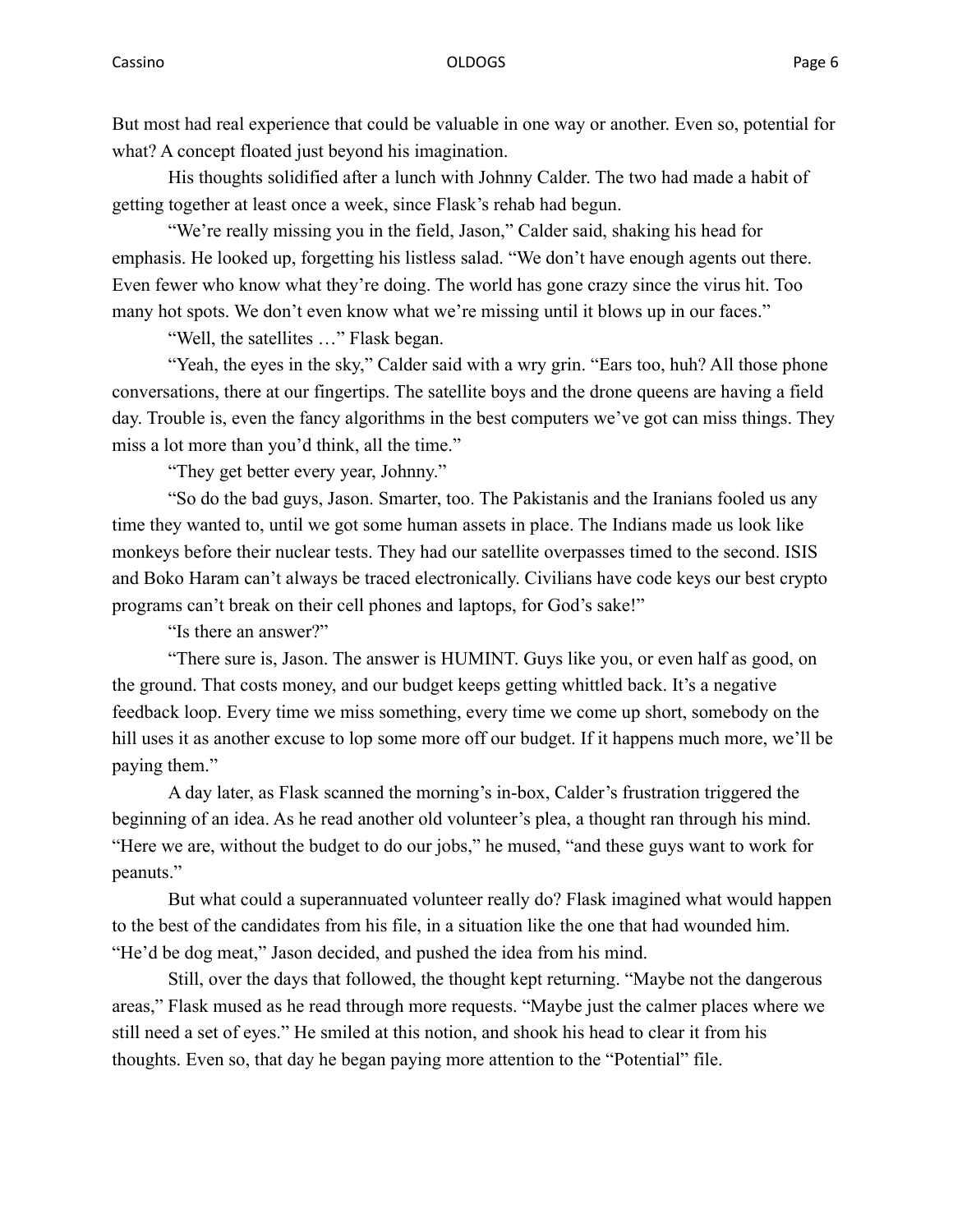*To the Commander-in-Chief:* 

 *Don't bother to send me one of those "thank you, but …" form letters if you don't accept my offer. I don't need any more to paper my walls.* 

 *I've got almost thirty years' service behind me, retired as a Chief Master Sergeant before I was fifty. I earned every medal on my chest, even the big ones.* 

 *Here's my situation. My wife's passed on, my children moved out sometime back, and I don't have anything to do with myself.* 

 *I tried civilian work, and frankly I can't understand how most people put up with it. In the service we had officers who were assholes, but they eventually took themselves out. At least everybody had basic respect for each other. That's not the way it is back in the world, at least not anymore.* 

*I want to get back to work for my country. The armed forces won't take me, so I thought of you. I know I'm getting old, but I've learned a lot during my time—in combat and in garrison. I can still hold my own with some of those young pups your outfit is training, I bet. I might even teach them a thing or two.* 

*You must have places, jobs, or assignments where I could help. I don't need much pay. I already have a good pension from Uncle. Give this request serious consideration. I did, or I wouldn't have bothered to write it at all. Make up your minds as quickly as you can. After all, I'm not getting any younger.* 

*Sincerely,* 

*John Wayne Paxton CMS, USA, retd.*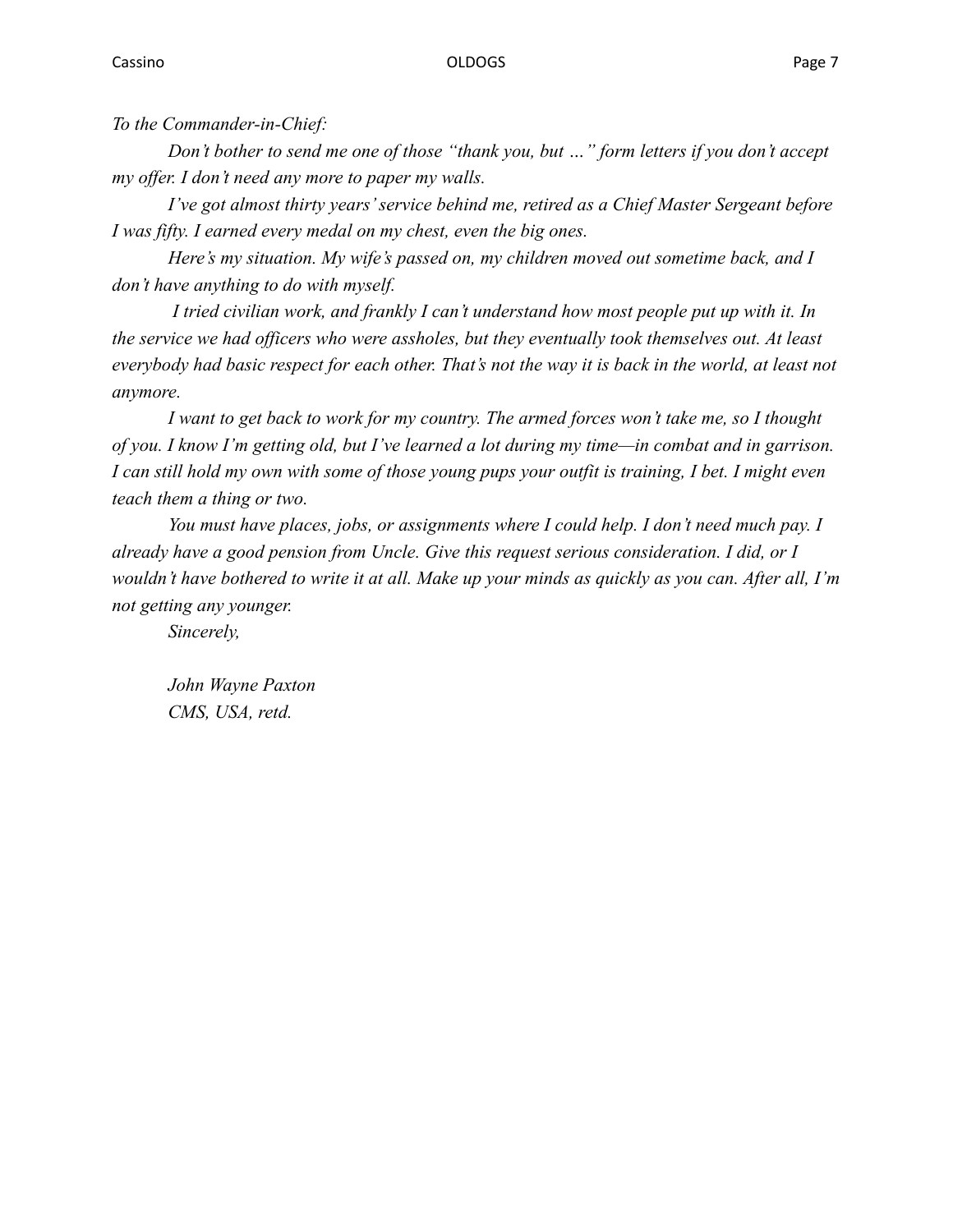## **Chapter Two: Green Yarn Nur-Sultan, Kazakhstan**

Bolat Umarov's office was not large. As Kazakhstan's Minister of Energy, he might have demanded—and gotten—a more elegant chamber. Umarov liked his modest quarters just fine as they were. Here he was masked from line-of-sight by any of the spy-ridden embassies that surrounded his building. The walls were solid and thick, proof against many forms of covert surveillance. He had the rooms electronically "swept" twice weekly—to discover any devices that might have been covertly planted by visitors. The amounts found always surprised him.

Umarov rotated his secretary out of the ministry pool every two weeks, allowing none to become too familiar with his habits, paperwork, or visitors. He harbored big plans—plans he wanted kept to himself until he decided the time was right to share them with others.

For the past year, the focus of those plans was depicted on a map hung unobtrusively from the wall near his desk, masked by drop-cloth most of the time. The map portrayed the Caspian region, with international borders in marked in red and intrastate borders dotted blue. Blackheaded pins indicated oil and natural gas drilling sites proposed by American and European investors. These were most numerous just off the Caspian Sea's Kazakh shore, less so near the coasts of Azerbaijan and Russia. From the clusters of pins, lengths of colored yarn had been strung across the map in varying directions. Red yarn ran northeast to Chelyabinsk, in Russia, where extracted Kazakh oil and gas would meet existing pipeline infrastructure for transport to Novorossisk. Blue marched south, through Turkmenistan, to Sabzevar in Iran, northeast of Tehran. Finally, green yarn stretched southwest over water to Baku in Azerbaijan. From there, the green continued in an almost straight line to Sonyas in central Turkey—then turned south to Mediterranean Ceyhan, and export to the west. "Green," Umarov thought to himself, "the color of American money."

The minister leaned back in his chair, pulled out and lit a black Russian cigarette from the pack in his breast pocket. He took a long draw, then held the cigarette his left hand—as he uncovered and reviewed the map once more. Any planned pipeline had to pass through Azerbaijan and Georgia to reach Turkey. All proposed alternatives bypassed Armenia, for good reason: with no possible guarantee of stability, the capital necessary to finance that country's portion of any pipeline was impossible to find. To date, Azerbaijan was considered the linchpin of the project by all concerned.

Both the Russians and the Iranians were confident they could exert their will on cash-poor Kazakhstan to push the direction of any pipeline project to their advantage. Both factions could wield roughly equal pressure on the Kazakh government. Without any serious money—five billion dollars at least—Umarov knew his nation could only watch as the mullahs in Qom contended with Moscow's oligarchs in their tug-of-war over control of Caspian energy, each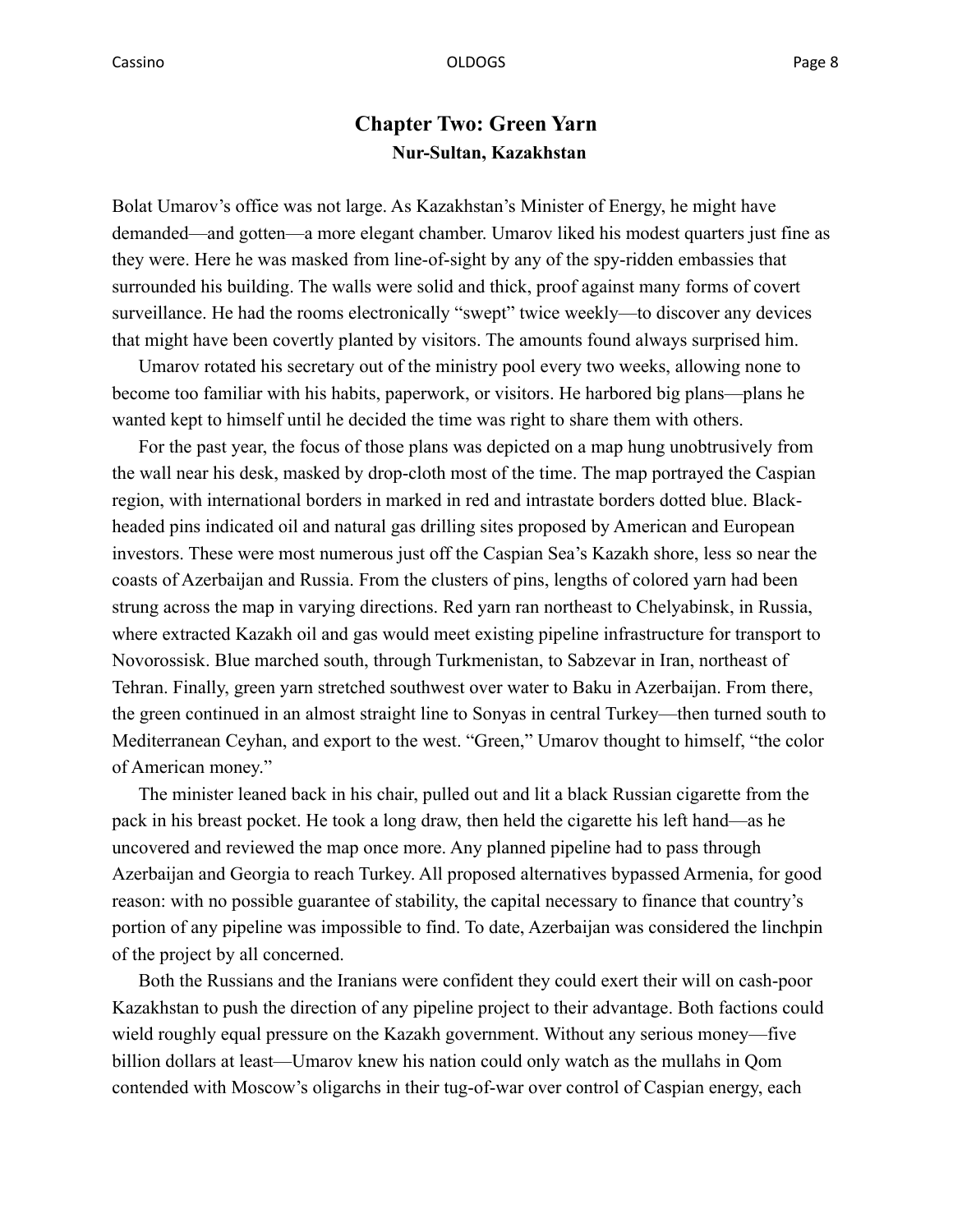#### Cassino OLDOGS Page 9

patiently waiting for some advantage. Umarov was unwilling to allow his nation to settle for any crumbs left by the eventual winner of this standoff. He was determined to change the equation.

Just under middle height, Bolat Umarov had inherited the black eyes and big shoulders of his family. Built like a barrel, he kept himself shaved bald, and cultivated a dramatic goatee. His thick, spatulate fingers seemed ill-suited for bureaucracy. In fact, Umarov had spent much of his life as a soldier, and had fought for the old Soviet Union in the sadness of Afghanistan. His past would help him now, as he battled to secure a place for his new nation at the bargaining table for their own energy resources.

The man coming to see him might gain him the funds needed. Umarov glanced at his watch, noting that his visitor was several minutes late already. He shook his head and scowled. Tardiness suggested impudence, lack of respect. His thoughts were interrupted by a loud knock on his closed office door. "Come," he called.

His current secretary, a drably middle-aged local woman named Inzhu, opened the door and looked in. "Colonel Alexeev is here," she announced.

"Please send him in," Umarov said, standing from behind his desk.

Alexeev entered quickly. A tall, heavy-set, pale-eyed European Russian with short-cropped greying hair, he was dressed today in an ill-fitting grey suit rather than a uniform. He seemed apprehensive. Totally understandable. Alexeev was here to perpetrate a serious crime. If apprehended, he could expect no less than a life sentence in the worst of the gulags. More likely, a bullet to the back of his head after lengthy, agonizing torture would be his fate.

Umarov came around his desk, walked to the taller man, and jovially slapped his back. "Viktor Mikhailovich," he said in Russian, smiling broadly, "Welcome. Please, have a seat. Would you like tea, or coffee perhaps?"

Alexeev shook his head, frowning. "No, Bolat," he said, glancing nervously around the room. "Some vodka, if you have it."

Umarov led his visitor to an upholstered leather chair near his desk. "Sit," he said. "I'll have some brought in. I have been waiting to see you."

He sat at his desk and buzzed his secretary on the intercom. "Inzhu," he called, "some vodka for our guest. The Beluga, please." The vodka he requested, from the Marinsk distillery in the heart of Siberia, was widely considered the best Russia had to offer.

Soon, a tray holding a crystal decanter, two shot glasses, and a sliced, pickled cucumber was laid on the desk. Alexeev rose to claim his glass, but Umarov rose as well. "Please, Viktor," he said. "Let me serve you."

He filled a small glass with vodka, handed it to his guest, and filled another for himself. "*Za Vstrechu*!" he announced, raising his glass, then downing the vodka in a single swallow.

His guest did the same, quickly reaching to refill his glass. Umarov held up his hand. "First we must talk, Viktor. Then we can drink," he said.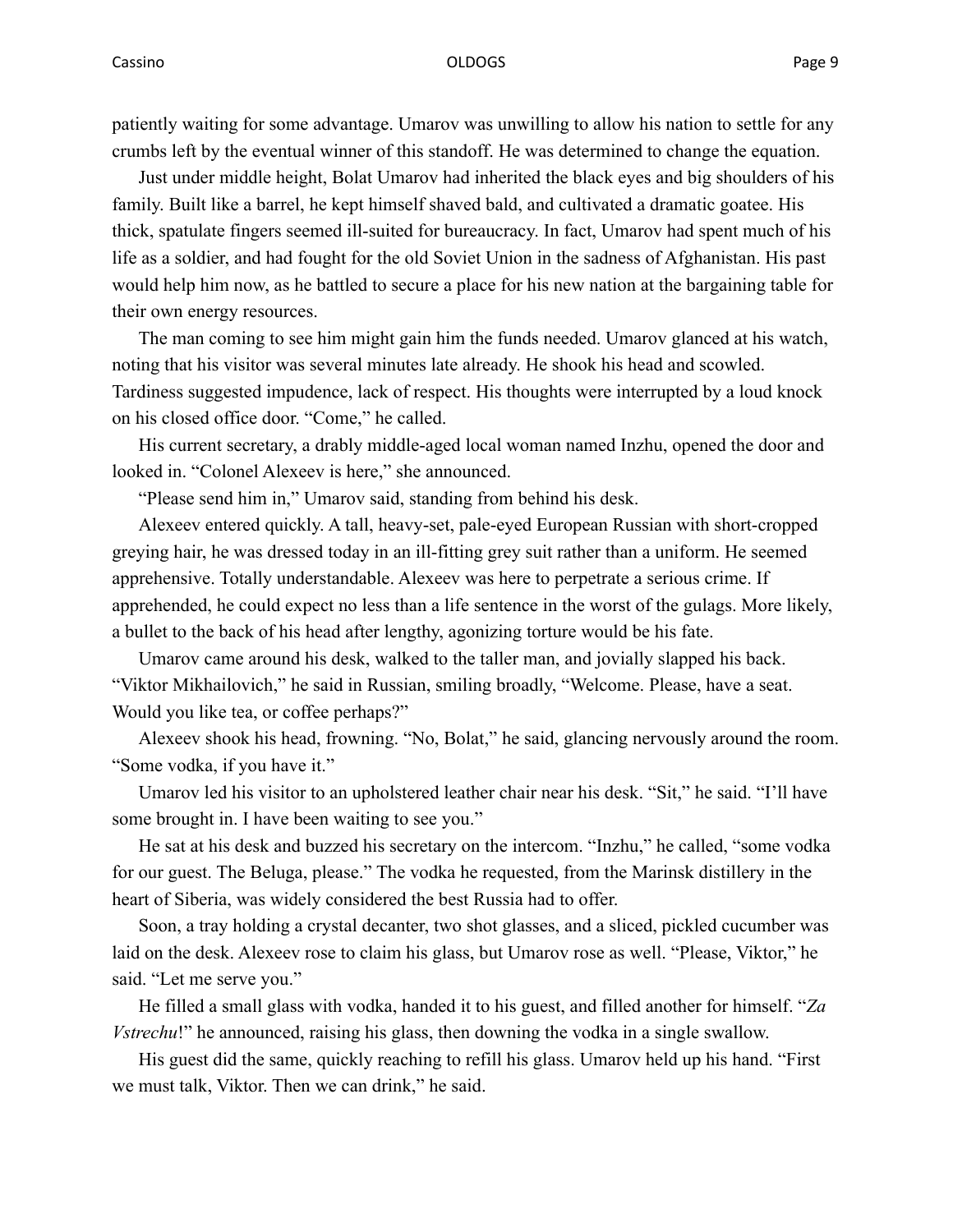#### Cassino **Cassino Cassino Page 10**

He walked around his big desk and sat down again. "Now," he said, leaning forward in his seat. "You must tell me. Is all in order? Has the package left the country?"

Alexeev sat, staring at the glass in his hands. "It is done," he said. "I have taken great pains to assure that its absence will not be discovered soon. The personal danger I have faced was considerable. That Turkmen you brought to me has been excellent. The package transited the Bosporus two days ago. It will be in Cyprus tomorrow. How will I be paid?"

Umarov nodded. This was the answer he had hoped to hear. "It will be as we discussed. As soon as my agent verifies receipt, you will receive ten million U.S. dollars, deposited to a numbered Swiss account. I will hand you the documents needed to access the account personally. You are a rich man, my friend. With that kind of money, you can go anywhere."

He rose, came around his desk again, took Alexeev's glass and refilled it along with his own. "*Vzdrognem*!" he said heartily as both men emptied their glasses. There was no more serious work done in his office that afternoon.

Meanwhile, the package both men celebrated rested in the hold of a small Albanian steamer, plying the eastern Mediterranean from Bodrum to Famagusta. There it would be unloaded, along with a cargo of pistachios and sunflower oil. It was a large, heavy, lead-lined, coffin-like container—stoutly secured against any tampering. The steamer's captain and first mate had both been well-paid to assure it was kept intact and untouched.

The next day, the package was the first piece of freight unloaded, hoisted directly from the ship's hold to a waiting truck. Inspection of the item was cursory. Arrangements had been made. The man overseeing those arrangements was a tall, muscular Turkmen. His dark full beard and checked kaffiyeh suggested a middle eastern background, but the rest of his garb was western khaki pants and shirt, a wide leather belt, heavy work boots. He smoked American cigarettes and spoke little. Instead he gestured to the truck's driver, who dealt with the port officials and the freighter's crew. His eyes remained focused on the package. He climbed into the truck's bed and inspected it closely—checking all the locks and seams to assure himself no tampering had taken place, feeling the sides of the heavy container to be sure no severe dents or ruptures marred it. Finally satisfied, he swung himself from the truck's bed, walked to the cab and climbed in, nodding to the driver as he did.

"As you wish, Gurban Tazhiev," the driver said, as he put the truck in gear and drove from the pier.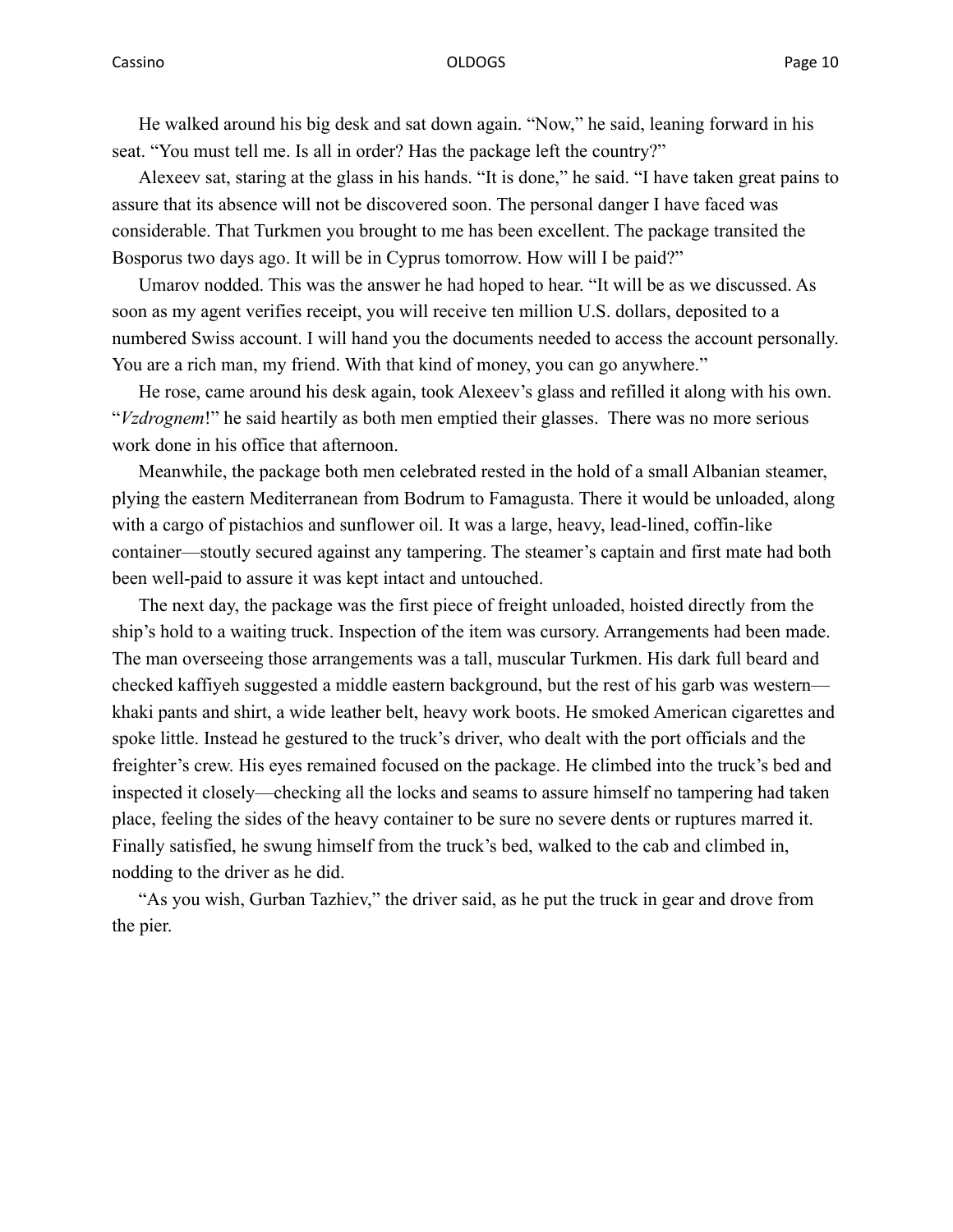*To whom it may concern:* 

 *I'm as good an intel pro as you will find. My career in the Air Force in a number of roles proves it (see attached). As one of the first drone queens, I helped write the book on autonomous aerial surveillance. My work with Darkstar and Global Hawk is known and noted. On the physical side, I still get to Japan every couple of years to work with my sensei. I maintain a true and hard-earned black belt. I'm a fair shot as well, as the records will show.* 

 *The trouble is, I'm old – too far past my sixtieth birthday for USAF personnel wonks to abide. My kids have kids now, and they're leaving high school for college. Ed passed away two years ago, and left me comfortable, bored, and lonely. I need something to do. Liquor isn't an answer, and I'm no good at bridge or canasta. Nor do I knit.* 

 *I want a job—a real, useful intel job. Surely you could use someone with my extensive skill set. If you do, you'll find it money well spent—and you won't have to spend much, either. As I said, Ed took care of me very nicely.* 

 *Don't bother to send me a "no thanks" form letter. Just let me know you've got interest. You will be glad you did.* 

*Hopefully, Josephine DiVolli Colonel, USAF (retired)*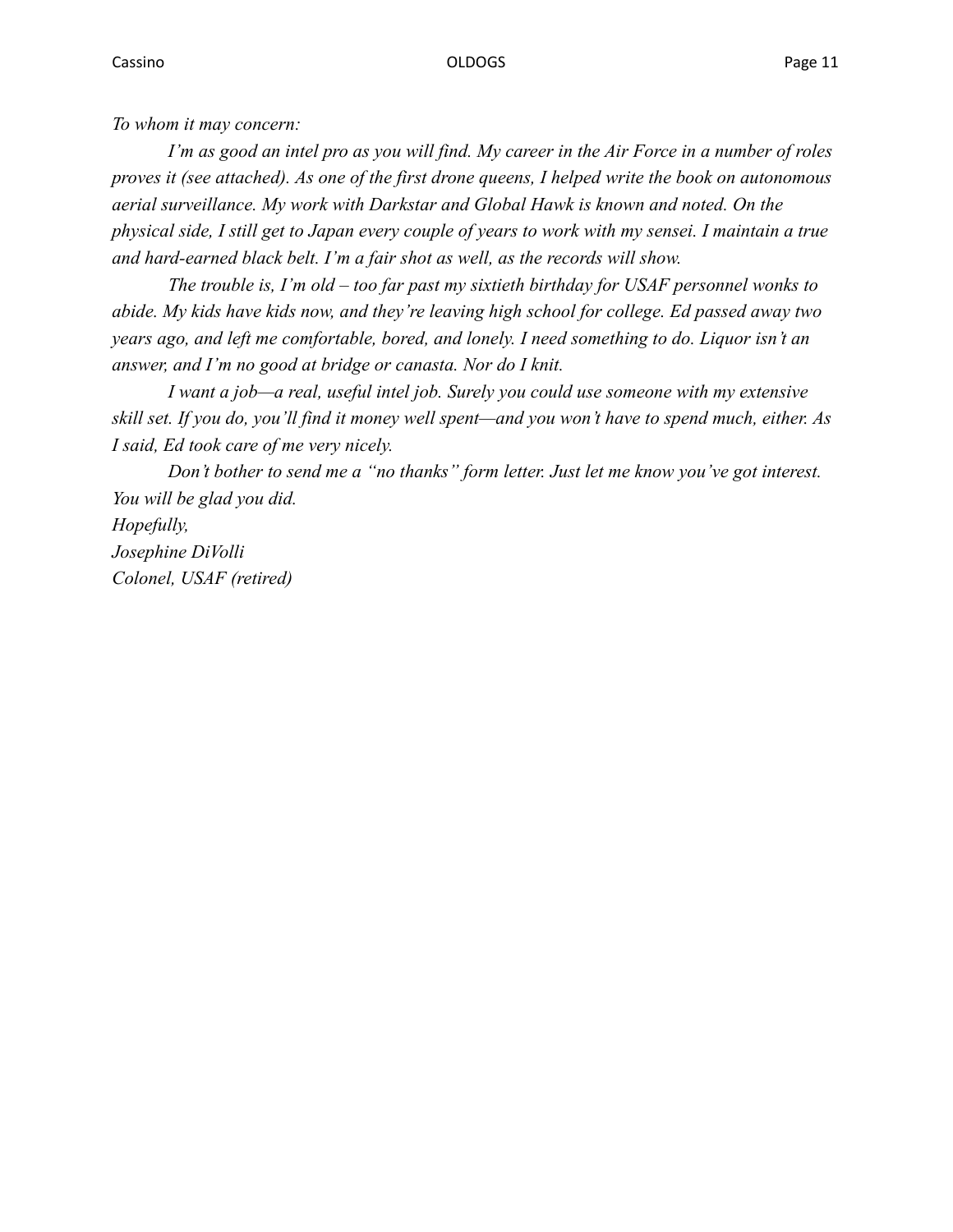## **Chapter Three: Batman's Ghost Famagusta, Cyprus**

Semih chewed each fig with ponderous concentration, as though it might be part of his last meal. Though his table was at the rear of the beachside restaurant, he still enjoyed a sweeping view of *Akdeniz*, as the Turks called the Mediterranean. A carafe of strong thick coffee complemented the plate of figs and other dried fruit. Semih took his time with the simple meal. Aside from the meeting he was here for, his day would have little else to fill it.

 A native of the stark mountains and wind-swept gorges of southeastern Turkey, Semih was still quietly awed by the endless vista of the sea, the mild climate, and the feeling of peace that came with both. The last, he knew, was a dangerous illusion. Behind the thick sunglasses he wore day and night, his startling blue eyes branded him as a Kurd—born of people unwanted in any of the five nations where they struggled to survive. He had chosen Famagusta specifically because of its proximity to the Greek side of the island. If today's meeting went badly, he could easily slip across the frontier.

 Middle age had softened Semih's gaunt frame and thinned his once thick hair. Years of torture and deprivation in Turkish prisons had given him the limp and the tremors that punctuated his movements. These were observable results of the patriotism of his youth. The worst damage could not be seen.

 Semih had realized from his first involvement with the PKK that the Turkish police could capture him someday. His worries became reality one night in Batman, the home of his family. He was arrested with several others and thrown into prison. He knew what to expect: endless maltreatment, brutal beatings, torture with fire, water, and electric shock. He had steeled himself to resist—to keep the secrets and the names he knew within himself.

He failed. After three months of sleep deprivation, starvation, and constant abuse, he had moaned the name of a comrade. It had been an act of frenzied self-preservation, done to stop the application of pain he believed was killing him. To his surprise, the torture ceased. He was given a cigarette, a drink of water. Later on, his dinner tray contained a bit more food. Still, he had told himself, there would be a limit to what he would confess. No more names, for one thing—just agreement with facts his captors already seemed to know. Semih sighed, remembering his decision as though he'd made it yesterday. That had been his first lie to himself. From then on, every betrayal had been followed by another empty vow, another compromise. After less than a year, he had given up all that he knew, including the names of family and friends. The torture continued until his interrogators were sure he was not—could not be—lying, until every shred of his self-respect had been destroyed.

 People had died because of his weakness—people he knew and loved, members of his clan, men he had respected. Some of them knew who their traitor had been before they died.